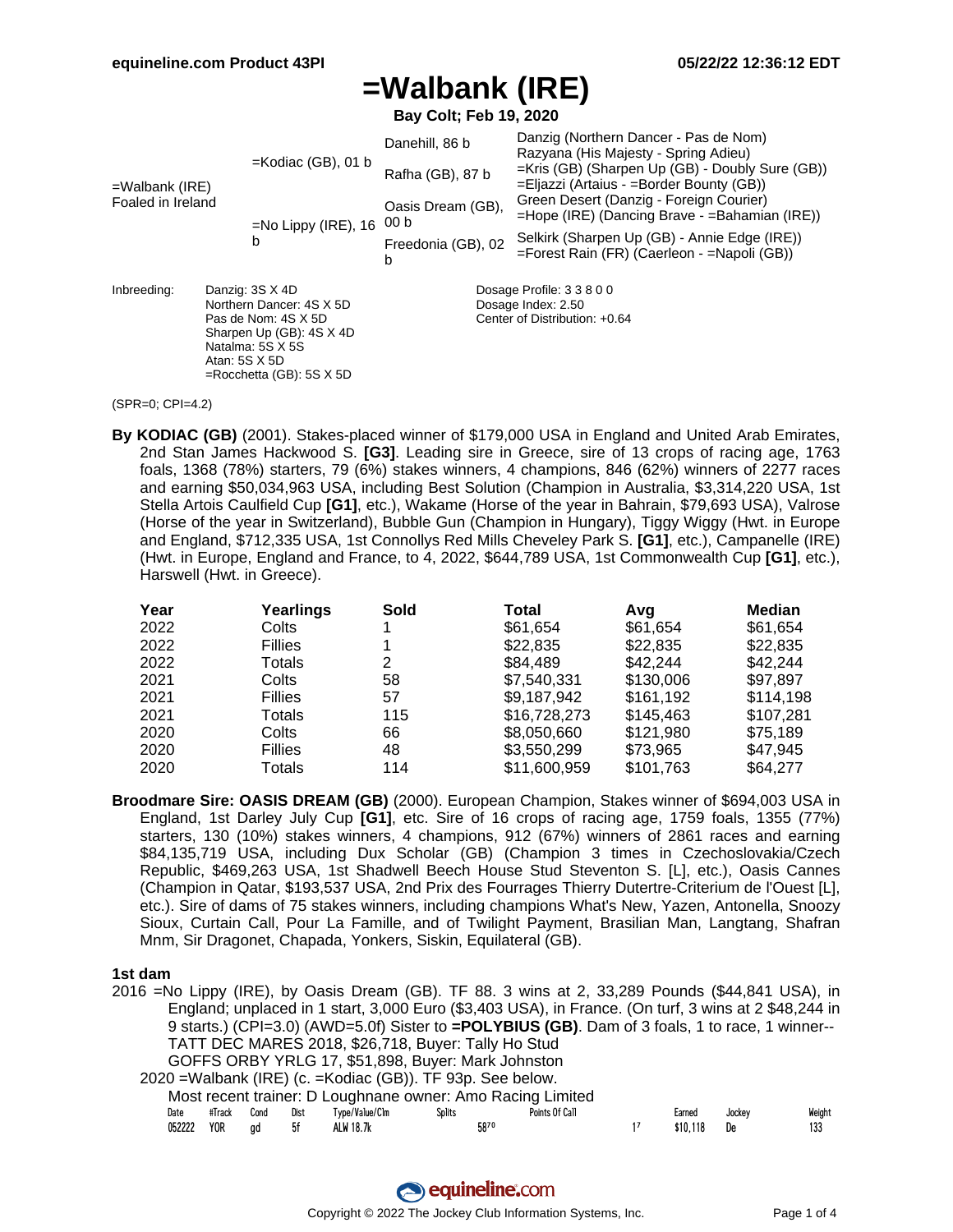SousaSA

### **=Walbank (IRE)**

**Bay Colt; Feb 19, 2020**

2022 summary 2 1 1 0 \$14,812

TATT CRAVEN BRE-UP 22, \$718,181, Buyer: David Loughnane/OMNI Horse

2022 =Unnamed (f. =Kodiac (GB)).

2021 =Unnamed (f. =Mehmas (IRE)).

### **2nd dam**

- 2002 **FREEDONIA (GB)**, by Selkirk. 117, TF 117. 3 wins at 3 and 4, 116,230 Euro (\$148,241 USA), in France, 1st Prix de Pomone **[G2]**; placed in 1 start at 4, \$120,000, in NA, 2nd Joe Hirsch Turf Classic Invitational S. **[G1]** (BEL, \$120,000); unplaced in 1 start in Japan. Sent from France to United States in 2006. Sent from United States to France in 2006. Returned to United States from France in 2008. Sent from United States to France in 2008. (On turf, 3 wins at 3 and 4 \$268,241 in 10 starts.) (CPI=12.9) (AWD=12.1f) Dam of 10 foals, 6 to race, 5 winners--
	- 2017 **ALBIGNA (IRE)** (f. Zoffany (IRE)). 100, TF 111p. 2 wins at 2, 110,020 Euro (\$125,381 USA), in Ireland, 1st Airlie Stud Balanchine S. **[G2]**, 2nd Snow Fairy S. **[G3]**; winner in 1 start at 2, 228,560 Euro (\$250,958 USA), in France, 1st Qatar Prix Marcel Boussac-Criterium des Pouliches **[G1]**; unplaced in 1 start, \$50,000, in NA. Sent from Ireland to United States in 2019. Sent from United States to Ireland in 2019. (On turf,  $3$  wins at  $2$  \$426,339 in  $9$  starts.) (CPI=16.3) (AWD=6.6f)
	- 2011 **=POLYBIUS (GB)** (g. Oasis Dream (GB)). TF 115. 7 wins, 3 to 8, 117,574 Pounds (\$166,808 USA), in England, 1st Stobart Club & Shop Hopeful S. [L], 3rd John Guest Bengough S. **[G3]**, Unibet Golden Rose S. [L]; placed at 6, 121,189 Dirhams (\$33,000 USA), in United Arab Emirates. (On turf, 3 wins at 3 and 4  $$140,129$  in 32 starts.) (CPI=1.6) (AWD=6.0f)
	- TAT AUT HIT 2016, \$74,231, Buyer: C Gordon Watson Bloodstock
	- 2016 =No Lippy (IRE) (f. Oasis Dream (GB)). TF 88. See above.
	- 2013 =Dream Free (GB) (g. Oasis Dream (GB)). TF 73p. Winner at 5, 10,433 Pounds (\$13,801 USA), in England; unplaced over the jumps, 2,439 Pounds (\$3,162 USA), in England. (On turf, Winner at 5 \$11,540 in 20 starts.) (CPI=0.2) (AWD=12.1f) GOFFS UK NH & HIT AUG, \$18,700, Buyer: Mark Walford Racing
	- 2015 =Septimer (IRE) (c. =Maxios (GB)). Winner at 4, 7,240 Euro (\$8,098 USA), in Germany. (On
		- turf, Winner at 4 \$8,098 in 6 starts.) (CPI=0.7) (AWD=14.7f)
		- TATT IRE ASCOT JUNE 18, \$7,987, Buyer: Von de Recke
	- 2012 =Cuddled (GB) (f. Oasis Dream (GB)). Placed at 3, 17,800 Euro (\$19,971 USA), in France. (On turf, Placed at 3 \$16,681 in 7 starts.) (CPI=1.0)
	- 2020 =Falcon Nine (GB) (g. Ulysses (IRE)). Unraced.
	- 2018 =Nao Victoria (GB) (f. The Gurkha (IRE)). Unraced.
	- 2010 =Frequently (GB) (f. \$Dansili (GB)). Unraced. Dam of 6 foals, 4 to race-- ARQ DEC BRG STK 2016 -ENG, \$32,004, Buyer: KENT Nicola (in foal to Maxios (GB)) TATT DEC MARES 2013, \$12,880, Buyer: BBA (Ireland)
		- 2018 =Anna Strada (GB) (f. =Havana Gold (IRE)). TF 80. Placed at 2 and 3, 2021, 14,055 Euro (\$16,423 USA), in Ireland; placed at 3, 2021, 4,625 Euro (\$5,376 USA), in France. (On turf, Placed at 2 and 3, 2021 \$20,446 in 12 starts.) (CPI=0.6) TAT OCT YRLG - BOOK 3, \$24,246 (RNA)
		- 2015 =Black Noah (GB) (g. =Big Bad Bob (IRE)). TF 80. Placed at 3, 5,614 Euro (\$6,427 USA), in Ireland; unplaced in 1 start over the jumps, 636 Euro (\$726 USA), in Ireland; unplaced on the flat and over the jumps, 400 Pounds (\$524 USA), in England. (On turf, Placed \$3,823 in 3 starts.) (CPI=0.2)

GORES FLAT BRZ UP 17, \$33,633 (RNA)

TAT IRE SEPT YRLG 2016, \$44,704, Buyer: Alan Harte Bloodstock

- TATT DEC FOAL 2015, \$16,631, Buyer: PF Bloodstock
- 2016 =Mia Vittoria (GB) (f. =Nathaniel (IRE)). Placed at 3, 2,300 Euro (\$2,566 USA), in Italy; unplaced in 2 starts in England. (On turf, Placed \$2,566 in 4 starts.) (CPI=0.3) TAT OCT YRLG BK THREE 17, \$9,025, Buyer: Derby Bloodstock Agency
- 2017 =Stolen Shoes (GB) (g. =Maxios (GB)). Unraced.

TAT OCT YRLG BK THREE 18, \$20,503, Buyer: Five Star Bloodstock

2019 =Caffarelli (GB) (g. =Sir Percy (GB)). TF 59. Unplaced in 1 start, 250 Euro (\$303 USA), in Ireland. Died 2021. (On turf, Unplaced in 1 start \$303.) (CPI=0.1) TAT OCT YRLG - BOOK 3, \$27,097 (RNA)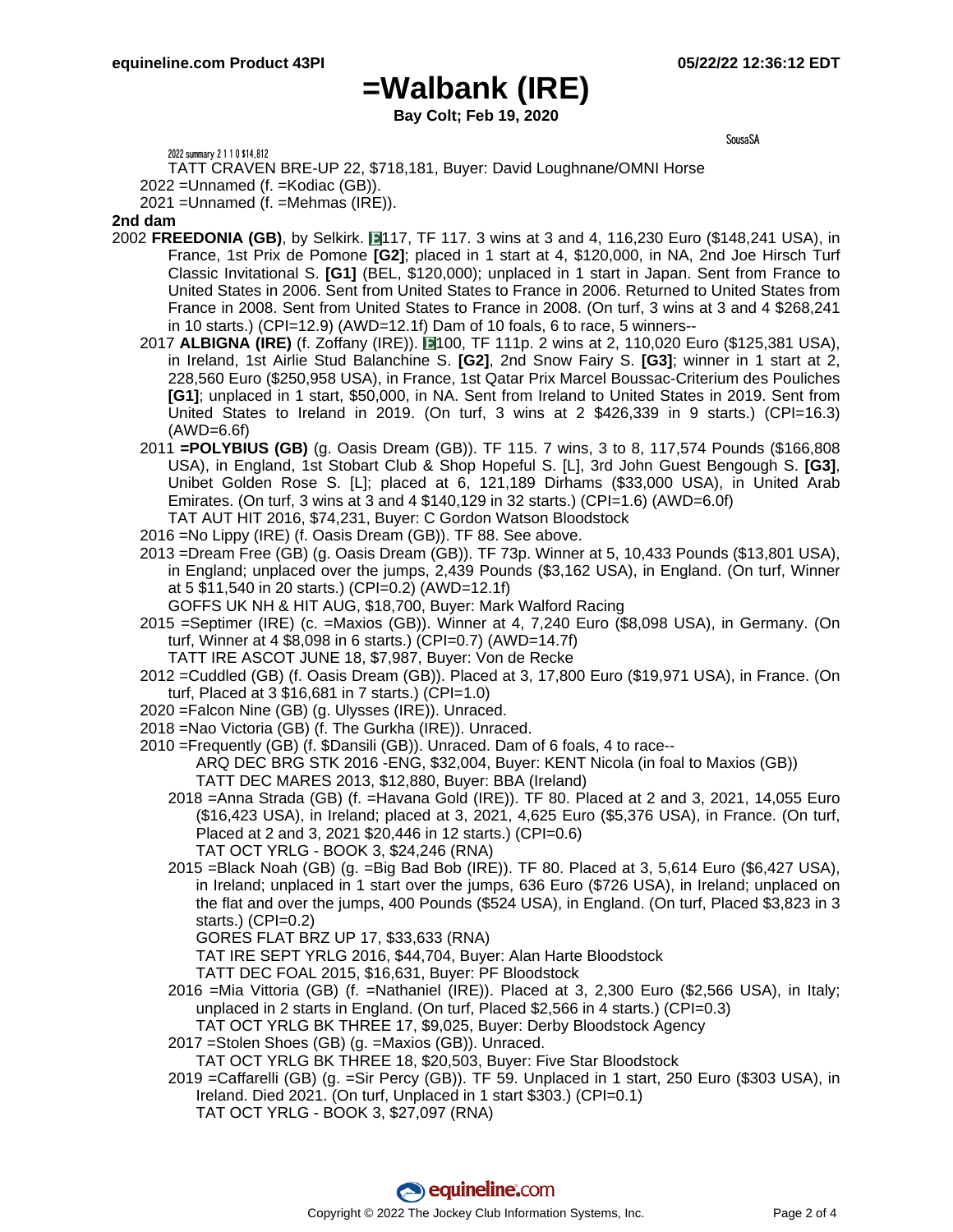## **=Walbank (IRE)**

**Bay Colt; Feb 19, 2020**

2020 =Unnamed (c. =Poet's Word (IRE)).

2022 =Unnamed (f. Circus Maximus (IRE)).

**3rd dam**

1997 =Forest Rain (FR), by Caerleon. 2 wins at 3, 12,805 Euro (\$11,112 USA), in France. (On turf, 2 wins at 3 \$11,112 in 5 starts.) (CPI=1.4) (AWD=10.4f) Half-sister to **DOMEDRIVER (IRE)** ( 123, TF 128. \$956,144 (USA), Hwt. older horse at 5 on French Free Hand., 7 - 9 1/2 fur. (2003), 1st Breeders' Cup Mile **[G1]** (AP, \$556,400), etc., sire), **TAU CETI (GB)** ( 102, TF 117. \$160,346 (USA), 1st Prix du Prince d'Orange **[G3]**, etc., sire), **=Simbad (FR)** (TF 91+. \$117,901 (USA), 3rd Beierholm Golden Mile [L]), **=Speartooth (GB)** (TF 100. \$109,964 (USA), 3rd Prix Pelleas [L]). Dam of 12 foals, 10 to race, 5 winners--

2002 FREEDONIA (GB) (f. Selkirk). 117, TF 117. Black type winner, see above.

2005 =Ys (FR) (g. Machiavellian). Winner at 4, 38,225 Euro (\$54,034 USA), in France. (On turf, Winner at 4 \$47,318 in 42 starts.) (CPI=0.4) (AWD=13.9f)

ARNOV 2008, \$8,884, Buyer: Mr Arexy

- 2009 =Forest Run (JPN) (c. Bago (FR)). 4 wins at 4 and 5, 5,244,500 Yen (\$53,365 USA), in Japan.  $(CPI=0.2)$  (AWD=6.5f)
	- JRHA WEAN YRLG 10, \$67,698, Buyer: Aoshiba Shoji Co.
- 2003 =Softlanding (IRE) (f. Nashwan). TF 87. Winner at 3, 17,800 Euro (\$23,761 USA), in France. Died 2021. (On turf, Winner at 3 \$17,243 in 5 starts.) (CPI=1.3) (AWD=9.9f) Dam of 7 foals, 5 to race, 3 winners--
	- TAT DEC 07, \$194,292, Buyer: French Bloodstock Agency 2009 =Singapore Ma (FR) (g. =Sagacity (FR)). 11 wins, 3 to 7, 163,650 Euro (\$199,723 USA), in France. (On turf, 3 wins at 3 and 5 \$74,186 in 30 starts.) (CPI=1.5) (AWD=10.7f) ARDEANOV 2012, \$28,035 (RNA) ARDEY 2010, \$3,319 (RNA)
	- 2011 =Time Dream (IRE) (f. Bushranger (IRE)). Winner at 3 and 5, 80,400 Euro (\$96,310 USA), in France. (On turf, Winner at 3 and 5  $$63,100$  in 30 starts.) (CPI=1.0) (AWD=8.0f) ARMAY 2013, \$44,173, Buyer: Broadhurst Agency AROCT 2012, \$49,487 (RNA)
	- 2018 =Transcendental (FR) (f. =Goken (FR)). Winner at 3 and 4, 2022, 44,480 Euro (\$52,160 USA), in France. (On turf, Winner at 3, 2021 \$26,551 in 8 starts.) (CPI=1.9) (AWD=6.5f) Most recent trainer: P. Sogorb owner: Flaxman Stables Ireland L.T.D Date #Track Cond Dist Type/Value/Clm Splits Points Of Call Earned Jockey Weight 042022 CHY fm a6f H 32.3k 1:09ªº 12ª \$0 PasquierS 131 2022 summary 4 1 1 0 \$14,415 ARQANA DEAU. AUT MIX, \$5,539, Buyer: Flaxman Stables Ireland

ARQ DEC BRG STK 2018 -ENG, \$3,416, Buyer: Fresnay Agricole SAS

2013 =Level Four (FR) (g. =Arcano (IRE)). Unraced.

ARAU2 2014, \$33,500, Buyer: Solis & Litt

2010 =Singapore Tune (IRE) (f. Green Tune). Unplaced, 1,200 Euro (\$1,596 USA), in France. (On turf, Unplaced in 2 starts \$1,596.) (CPI=0.2)

ARQDEC 2014 - ENGLISH, \$1,848, Buyer: Zied Romdhane

2014 =Singapore Game (FR) (f. =Mayson (GB)). Unplaced in France. (On turf, Unplaced in 1 start.) Dam of 1 foal, 1 to race

ARQ DEC BRG STOCK - ENG, \$1,131, Buyer: Mohammed Abu Shaala (in foal to Birchwood  $(IRE)$ 

2020 =Unnamed (c. Birchwood (IRE)).

ARQANA DEAU OCT YRLG 21, \$17,437 (RNA)

2016 =Kosoku Rush (JPN) (g. =Heart's Cry (JPN)). Winner at 4, 652,000 Yen (\$6,137 USA), in Japan. (On turf, Unplaced in 3 starts.) (AWD=7.0f)

JRHA WEAN YRLG 17, \$140,480, Buyer: Akio Nozaki

2008 =Teepee (JPN) (f. =Deep Impact (JPN)). Placed at 3, 3,650 Euro (\$4,977 USA), in France. Sent from Japan to France in 2008. (On turf, Placed at 3 \$4,977 in 4 starts.) (CPI=0.3) Dam of 4 foals, 4 to race, 3 winners--

TATT DEC MARES 2011, \$113,477 (RNA)

2013 **Nomadic (FR)** (f. Duke of Marmalade (IRE)). Winner at 2, 36,500 Euro (\$40,450 USA), in France, 3rd Prix Miesque **[G3]**. Sent from Ireland to United States in 2019. (On turf, Winner at 2 \$40,450 in 7 starts.) (CPI=2.0) (AWD=7.0f) Dam of 4 foals, 1 to race